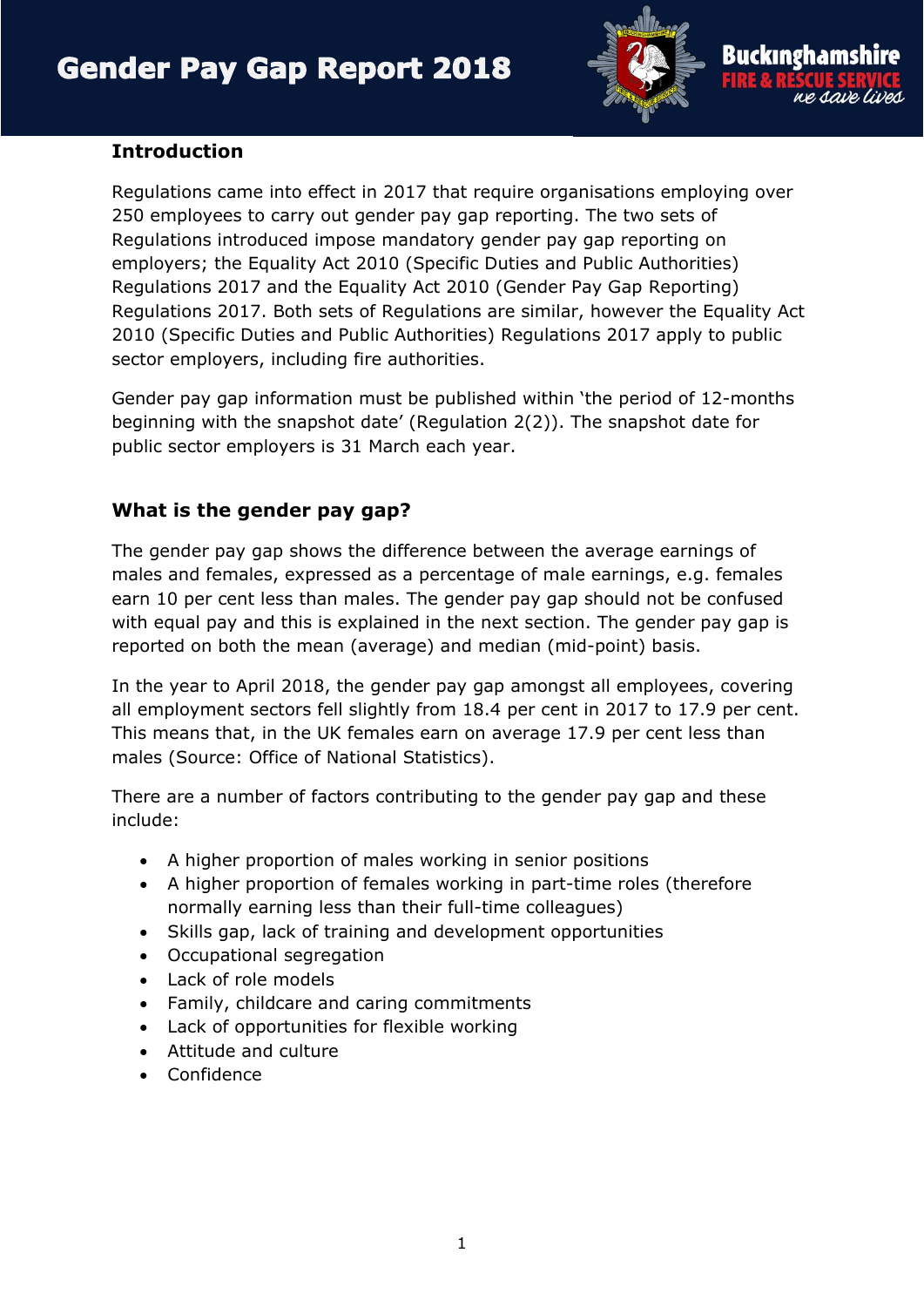

The gender pay gap for the Service has decreased by 2.75 per cent from 19.39 per cent in 2017 to 16.64 per cent in 2018. This reduction now takes the Service 1.26 per cent below the UK average gap, which is encouraging progress.

In 2018, the Service identified a number of key areas of activity to lower the gender pay gap. Several initiatives have been put in place, which are detailed in the action plan from page 11 of this report. The action plan covers short to medium term initiatives. Whilst the foundations for improvement have been laid through these initiatives, it may be several years before some have an impact on gender parity within pay.

As part of the ongoing review of the effectiveness of the action plan, routine monitoring of progress made against each initiative is undertaken. If appropriate, initiatives are refined to ensure they remain effective and that the outcomes are making a difference to the gender pay gap within the Service.

# **Different to equal pay**

Whilst both gender pay and equal pay deal with the disparity of pay females receive within the workplace, it is important to note that the gender pay gap is different to equal pay.

The principle of equal pay is that males and females who carry out the same job, similar jobs or work of equal value, as set out in the Equality Act 2010, should receive equal pay. Whereas the gender pay gap examines the difference in the average pay gap between males and females expressed as a percentage of male earnings and is not unlawful

Organisations which are fully compliant with the Equality Act 2010 can still have a gender pay gap. This is often due to having more males in senior and highly paid positions and females in lower paid and part-time roles. The gender pay gap is a mechanism by which organisations can examine this data and take positive action to reduce the gender pay gap.

# **Equality, Diversity and Inclusion objectives (2016-2020)**

The Authority is fully committed to equality, diversity and inclusion and recognises that fairness and inclusion are fundamental to achieving the Authority's vision of making Buckinghamshire and Milton Keynes the safest place in which to live, work and travel. The Authority's Equality, Diversity and Inclusion Objective (2016-2020) are:

*1. We aim to be an employer of choice, attracting, recruiting, retaining and developing staff from diverse backgrounds, to reflect the communities we serve*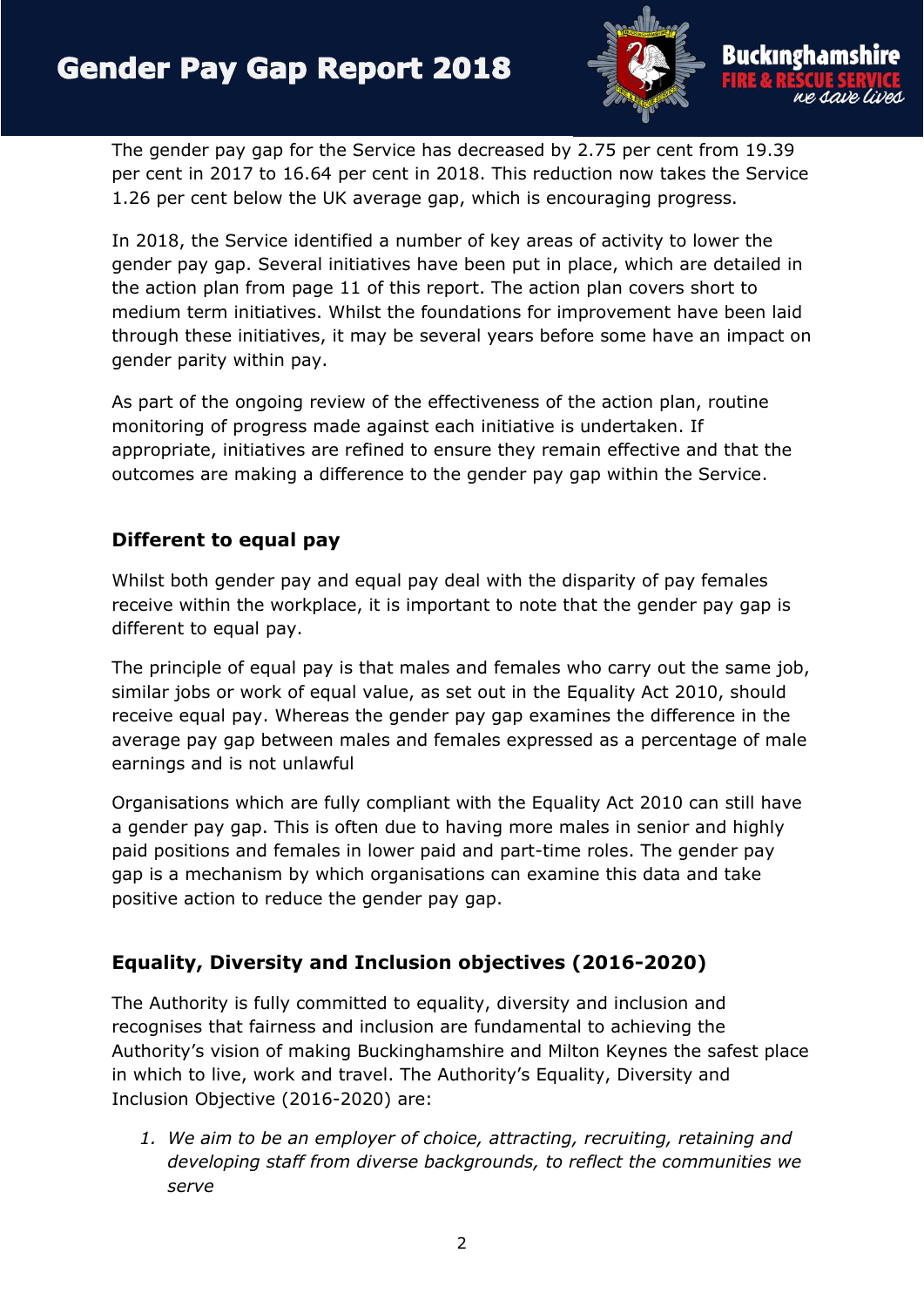

- *2. We will provide a more diverse range of services to better protect the communities we serve*
- *3. Our employment offer will be inclusive and embrace flexibility to support improved diversity representation across the Service*
- *4. Our culture will engage and value diversity and difference to enhance our service offering to the public*

## **The reality of the gender pay gap**

Many of the issues driving pay gaps require a longer term view. It is expected therefore that the gender pay gap data is not going to be fully eliminated within the short to medium term.

The current limited gender diversity within the Fire Service is a national challenge. This is partly due to a lack of understanding about the role and skills required to be a firefighter. By embracing the need for change and consciously recognising this is a historically male-dominated organisation and actively seeking to dispel these myths will help break some of the barriers for females considering a career within the Fire Service.

By demonstrating an understanding of the factors contributing to the gender pay gap and committing to address the gap, it will ensure that over time the gap is reduced and eventually eliminated. In addition, the workforce will better reflect the diversity of the community. Meaningful embedded change takes time, however the Service's ultimate aim is to achieve gender pay parity across the organisation.

A workforce, which better reflects the diversity of the public, that is flexible, diverse and inclusive, will create a stronger, more enriched and well-informed organisation, able to meet the expectations for a modern fire and rescue service. The Service will attract, retain, develop and motivate talented people from all parts of the community.

#### **Importance of recruitment and development**

Job applicants may look at an organisation's gender pay gap as part of their preselection process before choosing to work for an employer.

The Service did not undertake whole time firefighter recruitment for seven years from 2009 until the operational firefighter apprenticeship programme commenced. This has meant there was limited opportunity to increase workforce diversity within frontline operational roles.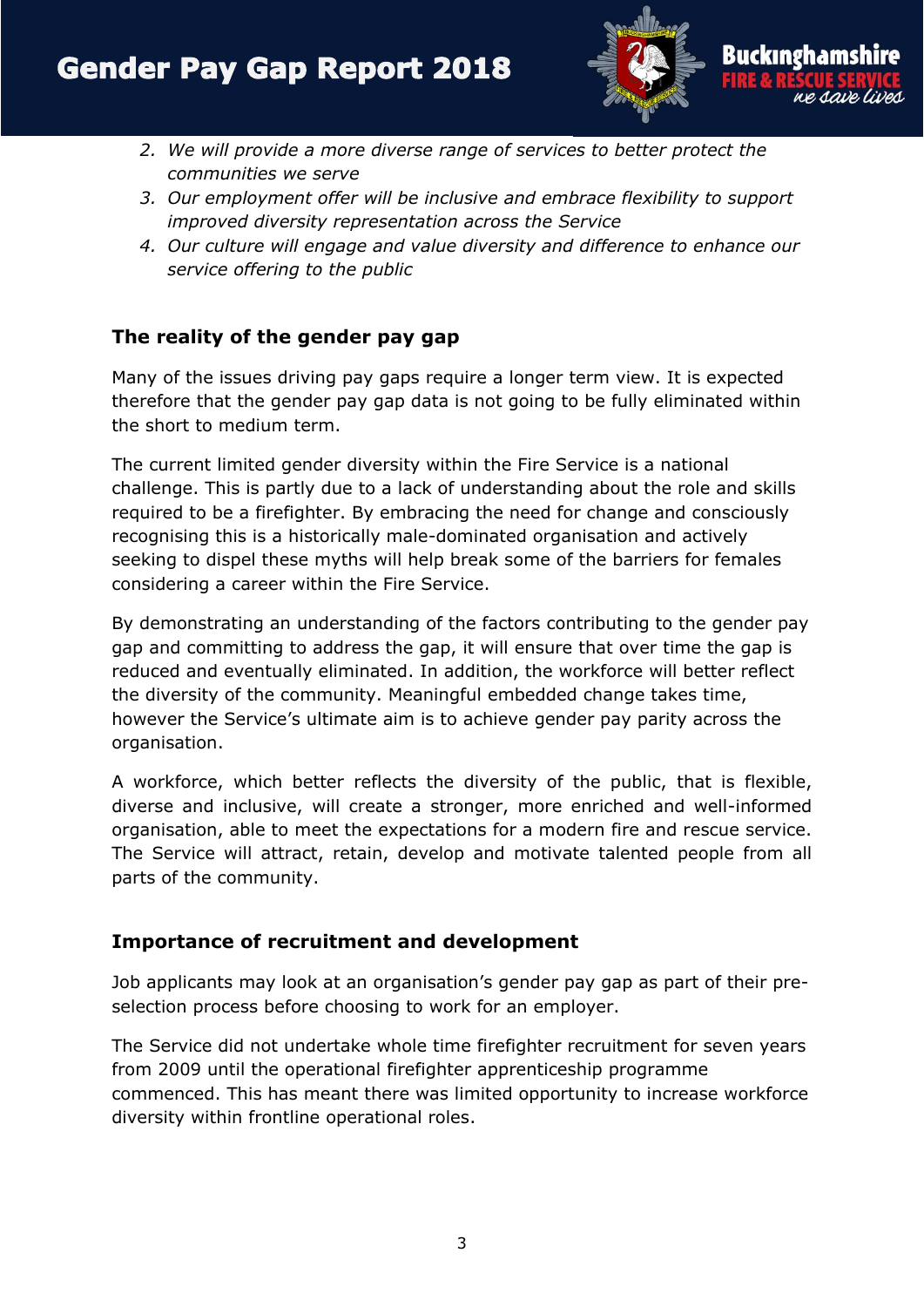

The Service has taken positive action to attract and recruit more females into operational roles. In the longer term, this will assist with lowering the gender pay gap. The Service does not employ apprentices during their apprenticeship; they are employed on conclusion of the two-year apprenticeship programme and dependent on the needs of the Service at the time. An article in The Guardian acknowledged the challenge of lowering the gender pay gap "One challenge facing employers is the fact that some measures designed to lower the gender pay gap in the long term could increase the gap in the short term – such as hiring more younger women." (Source: Gender pay gap: companies under pressure to act in 2019. The Guardian 01 January 2019)

A structured approach to apprentice recruitment was introduced in 2016 with the aim of attracting a diverse pool of applicants; 25 per cent of operational apprentices recruited in cohort two in 2017 were female, compared to the previous year's nine per cent. Any impact of cohort one (2016 apprenticeship campaign) will be evidenced in the 2019 gender pay gap report.

As the Service nurtures these individuals and supports them through their development and for some, promotions through the ranks to more senior roles, the organisation will start to see the impact of this positive action and further reduce and eventually eliminate the gender pay gap.

In November 2016 and February 2017, the Strategic Management Board approved a pilot Aspiring Leaders Pathway (ALP). The pilot ALP was designed to deliver the first development centre-type process open to all employees. There was a notable success following the ALP in terms of numbers of female applicants (both operational and Support Services), who attended and were successful through the process. 2017/18 saw the first year since 2010 that female operational firefighters attended a promotion process and were successful in entering the development pool and securing supervisory management positions.

#### **Terms and conditions**

The Authority's Pay Policy statement is reviewed and updated annually. Its purpose is to provide transparency to the pay policy adopted. The 2019/20 Pay Policy (approved by the Fire Authority at its meeting on 13 February 2019) sets out levels of and elements of remuneration.

The majority of staff are employed under contracts with either; the terms and conditions of the NJC for Local Authority Fire and Rescue Services Scheme of Conditions of Service, 2004 "the Grey Book" incorporated; or with the provisions of the local terms and conditions of Buckinghamshire and Milton Keynes Fire Authority Scheme of Conditions of Service for Support Services staff.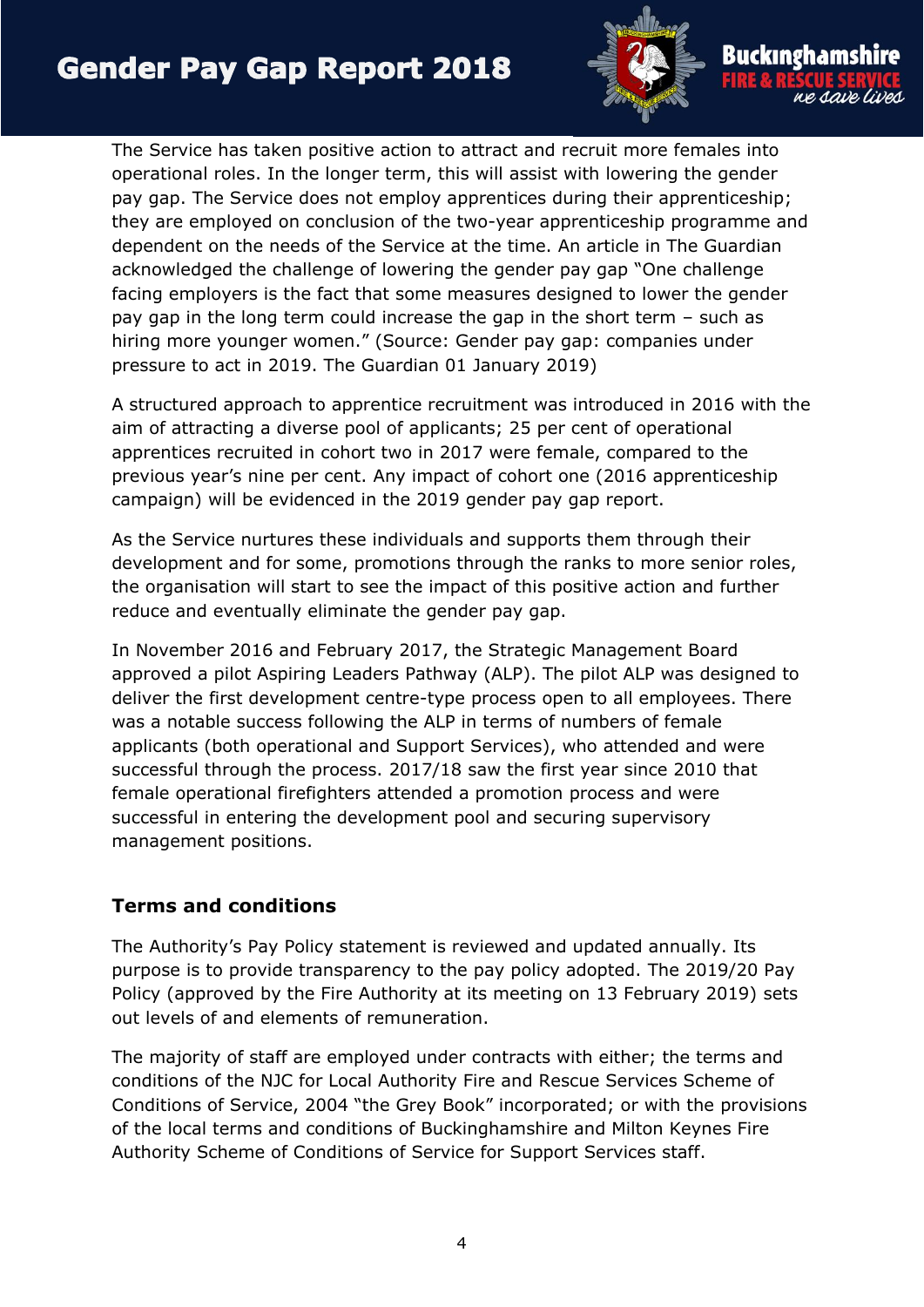

Pay and allowances differ under each set of terms and conditions. A number of allowances and additional payments are available for operational employees, for example with the different duty systems, specialist roles, temporary promotions, opportunity to undertake additional hours through the bank system. Whilst some allowances are paid to Support Services staff, the majority are paid to operational staff, which is the largest group of employees, with the majority being males. This directly influences the gender pay gap.

## **Benchmarking**

With organisations being required to publish their gender pay gap data in the public domain (gov.uk website), this allows greater comparison with other organisations and the Office of National Statistics (ONS) figures. Greater transparency in pay will help to attract and retain talent and will provide the information to allow organisations to improve workplace practices, policies and procedures that will promote gender equality and ensure any remedial action is prioritised.

It was identified in the report to the Executive Committee on 14 March 2018 that there was a risk that Fire and Rescue Services may calculate data differently and therefore potentially widely different mean and median gender pay gaps will be reported. The benchmarking data seems to suggest this may have happened.

As detailed in Appendix 1, employer comparison data is provided covering 32 Fire and Rescue Services for 2017.

When compared to the 32 Fire and Rescue Services, Buckinghamshire Fire and Rescue Service is ranked 27<sup>th</sup> with the mean gender pay gap of 19 per cent for 2017. The range is (-) 17.7 per cent to 25.8 per cent. A negative pay gap indicates that females earn more on average than males, and a positive pay gap indicates that males earn more on average than females.

Of the 32 Fire and Rescue Service, only four have reported bonus gender pay gap data. This confirms that bonus arrangements were not in operation within the majority of Fire and Rescue Services in 2017. This supports this Service's intention to review the use of merit awards and bonuses to determine whether monetary or non-monetary recognition awards are the best way forward and the review of current practices to ensure that modern mechanisms, which recognise achievements and are flexible, transparent and fit for purpose are in place. The Service's late 2017 Culture Survey also indicated that employees felt that the use of merit awards and bonus payments should be reviewed with more focus on non-monetary awards and recognition initiatives.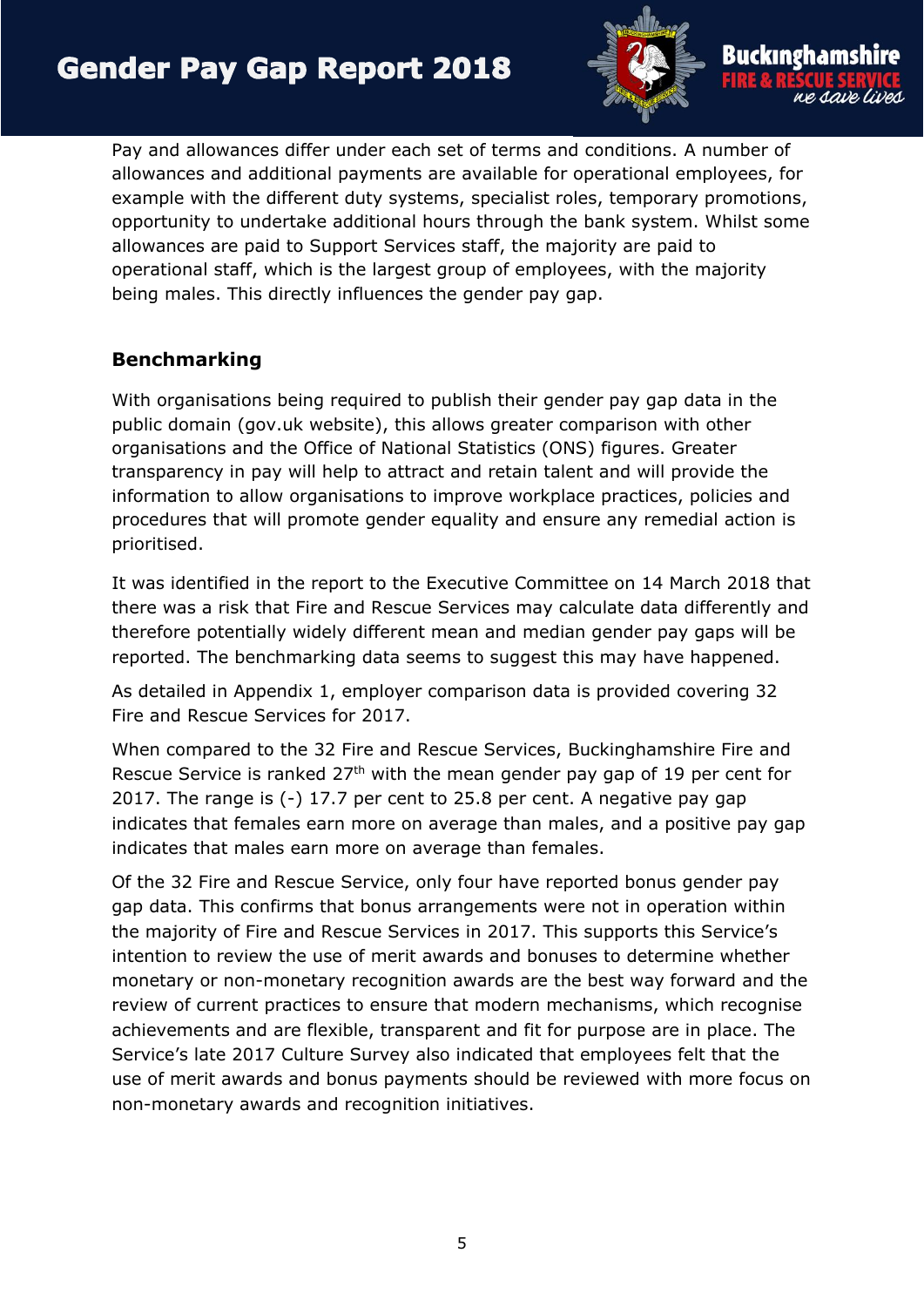

#### **What information must be reported**

The gender pay gap calculations are drawn from specific data each year and based on full-pay relevant employees. To be included as a full-pay relevant employee, the employee must be:

- Employed on the snapshot date; 31 March each year
- Paid their usual full-pay in the pay period ending on the snapshot date

The table below details the total number of employees in scope for 2018, compared to 2017:

| Year | Total number of employees in scope | Males | Females | Total |
|------|------------------------------------|-------|---------|-------|
| 2018 | Full-pay relevant employees        | 377   | 78      | 455   |
|      | Relevant employees                 | 392   | 81      | 473   |
| 2017 | Full-pay relevant employees        | 392   | 80      | 472   |
|      | Relevant employees                 | 407   | 81      | 488   |

**Full-Pay Relevant Employees** - This is the number of employees who received their normal full-pay within the snapshot date. This informs the mean and median hourly pay gap calculations and the proportion of employees within the Quartile Pay Bands.

For 2018, the number has been reduced by 15 fewer males and two fewer females

**Relevant Employees** - This is the number of staff employed by the Service on the snapshot date. This informs the mean and median bonus pay gap calculations. The difference in number between relevant and full-pay relevant employees is due to 18 employees not receiving their usual full-pay within the pay period (for 2017 this was 16 employees).

For 2018, the number has been reduced by 15 males, however there has been no reduction to female numbers.

The gender split for employees shows that overall females continue to be underrepresented within the Service. This is due to the under-representation of females in operational roles rather than in Support Services roles.

Below details the standard information to be disclosed by organisations as part of the gender pay gap reporting as detailed in Schedule 1 of the Equality Act 2010 (Specific Duties and Public Authorities) Regulations 2017.

**Pay**: This is the ordinary pay received by each full-pay relevant employee in the pay period at the snapshot date. Ordinary pay includes basic pay, allowances, pay for leave and shift premium pay and calculated before deductions are made at source. This data examines:

The difference in the mean hourly pay between male and female relevant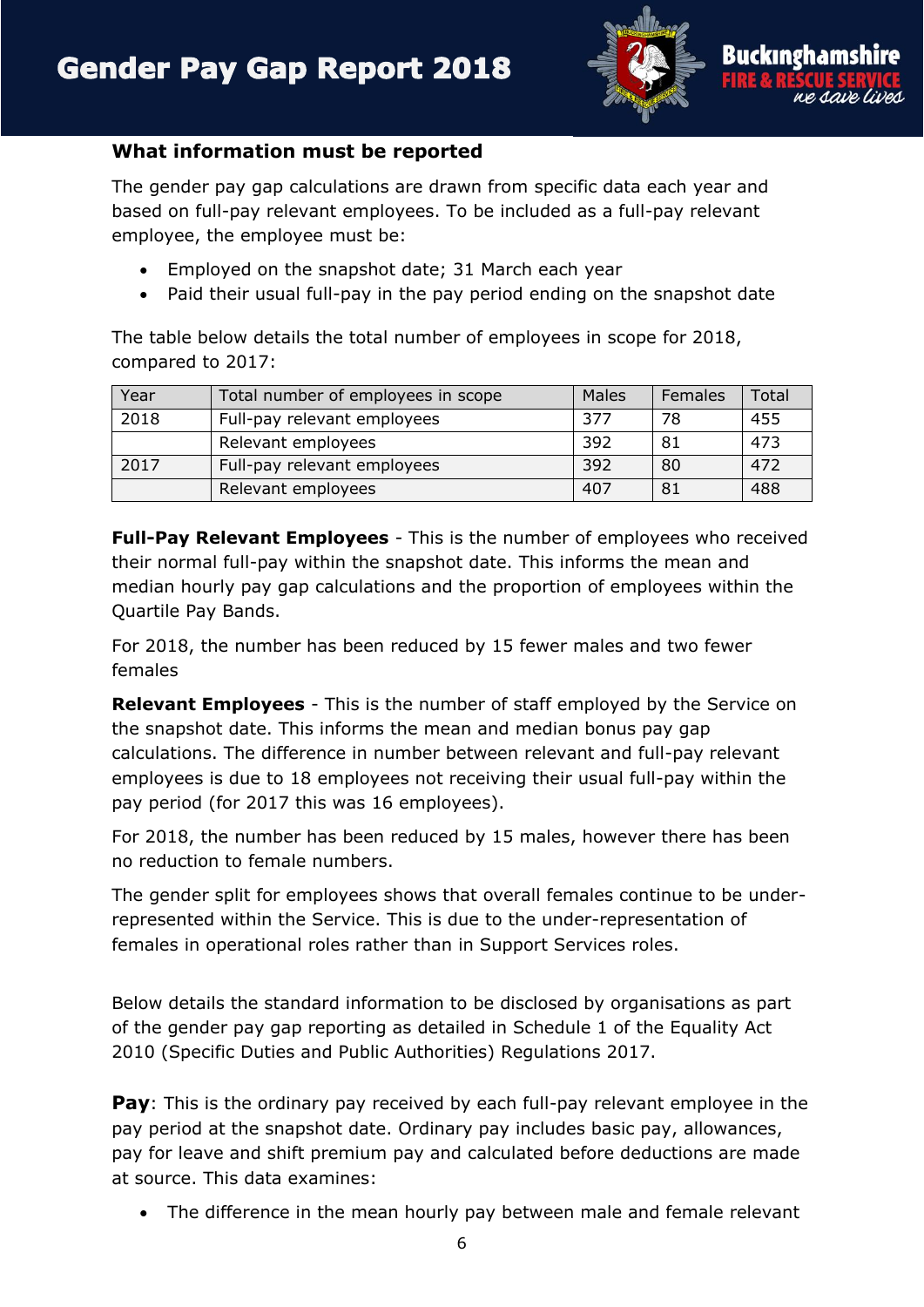

employees as a percentage of male pay

- The difference in the median hourly pay between male and female relevant employees as a percentage of male pay
- The proportion of male and female full-pay relevant employees in the lower, lower middle, upper middle and upper quartile pay bands
- Ordinary pay does not include overtime, expenses, benefits in kind, arrears of pay, salary sacrifice schemes (such as childcare), tax credits or redundancy pay.

Ordinary pay, expressed as hourly pay, is used to calculate the mean and median gender pay gaps and the pay period informs the calculation for ordinary pay. For those employees who do not work a consistent working pattern, e.g. 37-hour week, our calculation has been averaged over a 12-week period as per Local Government Association, ACAS and Government Equalities Office guidance.

**Bonus:** Bonuses paid to full-pay relevant employees in the 12-month period ending on the snapshot date (31 March). Year on year bonuses will vary and a small movement could have a big impact on the data. This data examines:

- The difference in the mean bonus pay paid to male relevant employees and that paid to female relevant employees in the 12-months before the snapshot date
- The difference in the median bonus pay paid to male relevant employees and that paid to female relevant employees in the 12-months before the snapshot date
- The proportion of male relevant employees who were paid bonus pay and that paid to female relevant employees in the 12-months before the snapshot date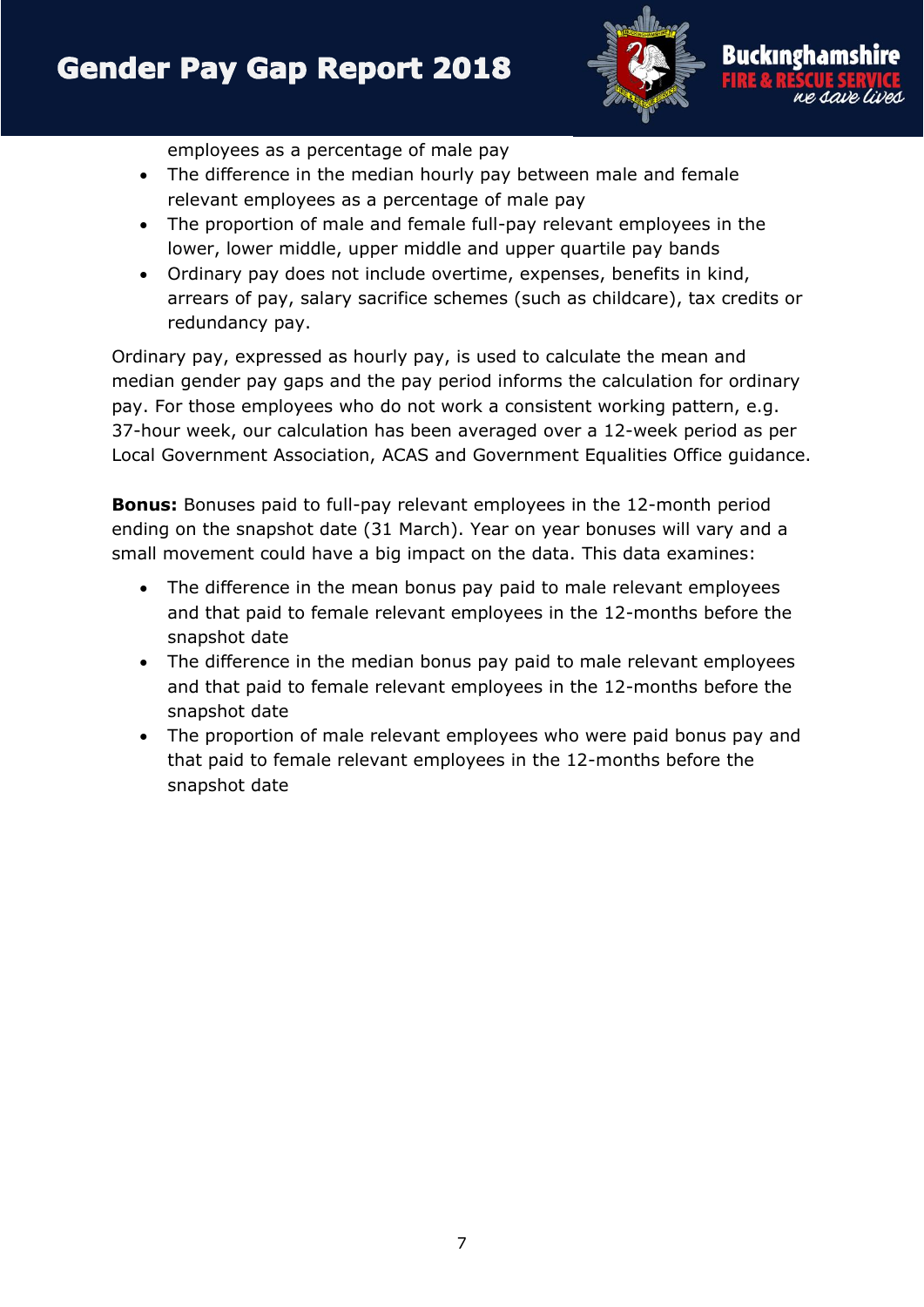

#### **Reportable data**

In accordance with the Regulations, the Service is required to annually publish six pieces of prescribed data about the pay and bonuses of males and females within the organisation:

## **1. Mean hourly gender pay gap**

The difference between the mean hourly rate of pay for male and female full-pay relevant employees, as a percentage.

The mean gap provides an overall indication of the size of the gap. A high mean indicates that the remuneration structure disadvantages female.

The mean (average) gender pay gap for 2018 is 16.64 per cent. This means that male employees earn £2.89 per hour more than females and therefore, on average, females earn 83 per cent when compared to male earnings.

| Year | Male hourly pay | <b>Female hourly pay</b> | Pay gap | Pay gap<br>$\frac{O}{O}$ |
|------|-----------------|--------------------------|---------|--------------------------|
| 2018 | 17.35           | 14.46                    | 2.89    | 16.64                    |
| 2017 | 18.10           | 14.59                    | 3.51    | 19.39                    |

*In comparison, for 2017 the mean (average) gender pay gap was 19.39 per cent. This meant that male employees earned £3.51 per hour more than females and therefore, on average, females earned 81 per cent when compared to male earnings as at 31 March 2017.*

#### **2. Median hourly gender pay gap**

The difference between the median hourly rate of pay for male and female fullpay relevant employees.

The median gap is typically a more representative figure. The median gender pay gap for 2018 is 11.75 per cent or £1.90 per hour. This means that on average, females earn 88 per cent when compared to male earnings.

| Year | Male hourly pay | <b>Female hourly pay</b> | Pay gap | Pay gap<br>$\frac{1}{2}$ |
|------|-----------------|--------------------------|---------|--------------------------|
| 2018 | 16.16           | 14.26                    | 1.90    | 11.75                    |
| 2017 | 15.74           | 14.07                    | 1.67    | 10.61                    |

*In comparison, for 2017 the median gender pay gap was 10.61 per cent or £1.67 per hour. This meant that on average, females earned 89 per cent when compared to male earnings as at 31 March 2017.*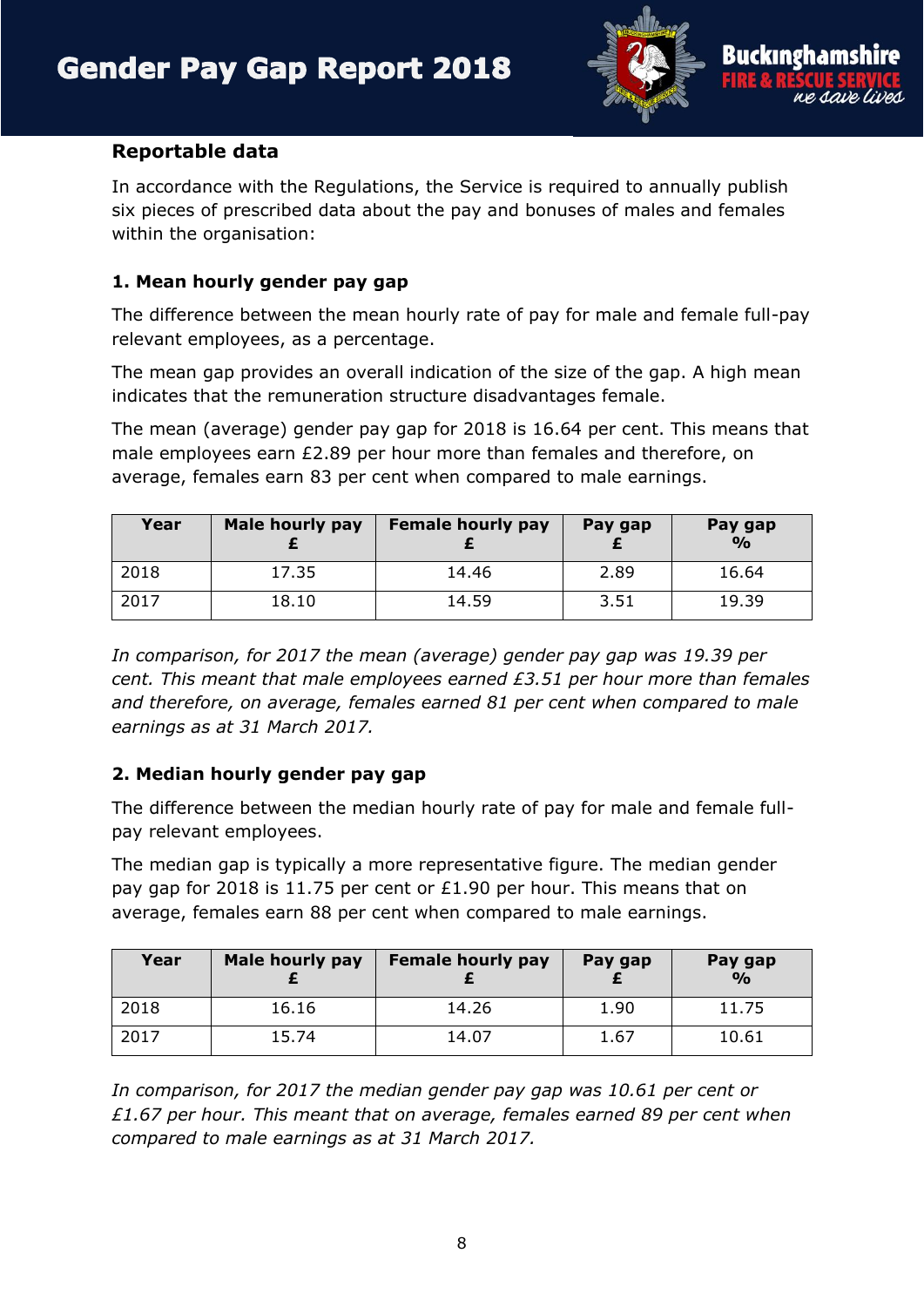

#### **3. Mean bonus gap**

The difference between the mean bonus paid to male relevant employees and that paid to female relevant employees.

For 2018, the mean bonus gap is -38.79 per cent. This means that on average, males earn £91.44 less than females on bonus payments.

| Year | Male bonus pay | <b>Female bonus pay</b> | Pay gap   | Pay gap<br>$0/0$ * |
|------|----------------|-------------------------|-----------|--------------------|
| 2018 | 235.71         | 327.16                  | $-91.44$  | $-38.79$           |
| 2017 | 230.04         | 354.01                  | $-123.97$ | $-53.89$           |

*\* Negative pay gaps occur when females earn more on average, positive pay gaps are used when males earn more on average*

In comparison, for 2017 the mean bonus gap was -53.89 per cent. This meant that female employees received on average a bonus greater than £123.97 than males.

#### **4. Median bonus gap**

The difference between the median bonus paid to male relevant employees and that paid to female relevant employees.

The median bonus gap has been reduced to 25 per cent, which equates to £250. This translates as males earning on average £250 more in bonus payments than females.

| Year | Male bonus pay | <b>Female bonus pay</b> | Pay gap | Pay gap<br>$\frac{6}{6}$ |
|------|----------------|-------------------------|---------|--------------------------|
| 2018 | 1000           | 750                     | 250     | 25                       |
| 2017 | 500            | 1000                    | $-500$  | $-100$                   |

In comparison, for 2017 the median bonus gap was 100 per cent or £500. This meant that female employees received a bonus equating to £500 more than male employees.

#### **5. Bonus Proportions**

The proportion of male and female employees who were paid a bonus during the relevant 12-month pay period:

| Year | Gender | <b>Number of employees</b> | <b>Proposition</b><br>$\frac{6}{6}$ |
|------|--------|----------------------------|-------------------------------------|
| 2018 | Males  | 38                         | 9.69                                |
|      | Female | 22                         | 27.16                               |
| 2017 | Male   |                            | 10.80                               |
|      | Female | 20                         | 24.70                               |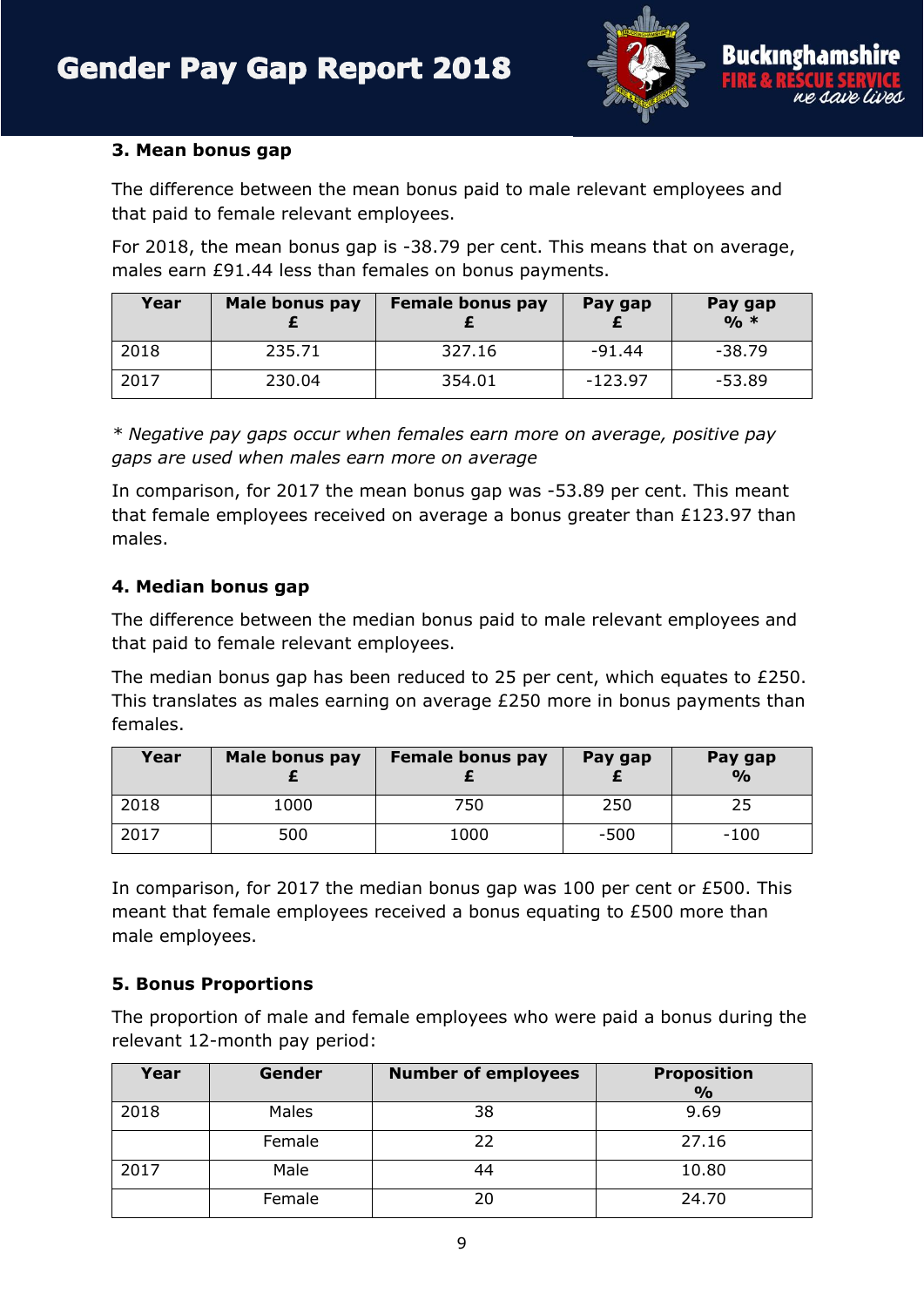

#### **6. Quartile Pay Bands**

The proportions of male and female full-pay relevant employees in the lower (L), lower middle (LM), upper middle (UM) and upper (U) quartiles and the equally distributed pay bands.

To determine quartiles, employees are ranked in order of their hourly rate of pay; from lowest to highest, and divided into four equal groups, according to the guidelines.

The distribution of males and females across the four quartiles is very similar to 2017, despite a reduction in employee numbers. The higher numbers of males are within the upper and upper middle quartiles and females continue to be over representative within the lower and lower middle quartiles.

| Quartile          | <b>Male</b> | $%$ of<br>total<br>gender | <b>Female</b> | $%$ of<br>total<br>gender | <b>Total</b> |
|-------------------|-------------|---------------------------|---------------|---------------------------|--------------|
| Upper $(U)$       | 99          | 26.2                      | 14            | 17.9                      | 113          |
| Upper Middle (UM) | 104         | 27.5                      | 10            | 12.8                      | 114          |
| Lower Middle (LM) | 95          | 25.1                      | 19            | 24.3                      | 114          |
| Lower $(L)$       | 79          | 21                        | 35            | 44.9                      | 114          |
| Total             | 377         |                           | 78            |                           | 455          |

For 2018:

In comparison, for 2017:

| Quartile          | <b>Male</b> | $%$ of<br>total<br>gender | <b>Female</b> | $%$ of<br>total<br>gender | <b>Total</b> |
|-------------------|-------------|---------------------------|---------------|---------------------------|--------------|
| Upper $(U)$       | 107         | 27                        | 11            | 14                        | 118          |
| Upper Middle (UM) | 105         | 27                        | 13            | 16                        | 118          |
| Lower Middle (LM) | 100         | 26                        | 18            | 23                        | 118          |
| Lower (L)         | 80          | 20                        | 38            | 48                        | 118          |
| Total             | 392         |                           | 80            |                           | 472          |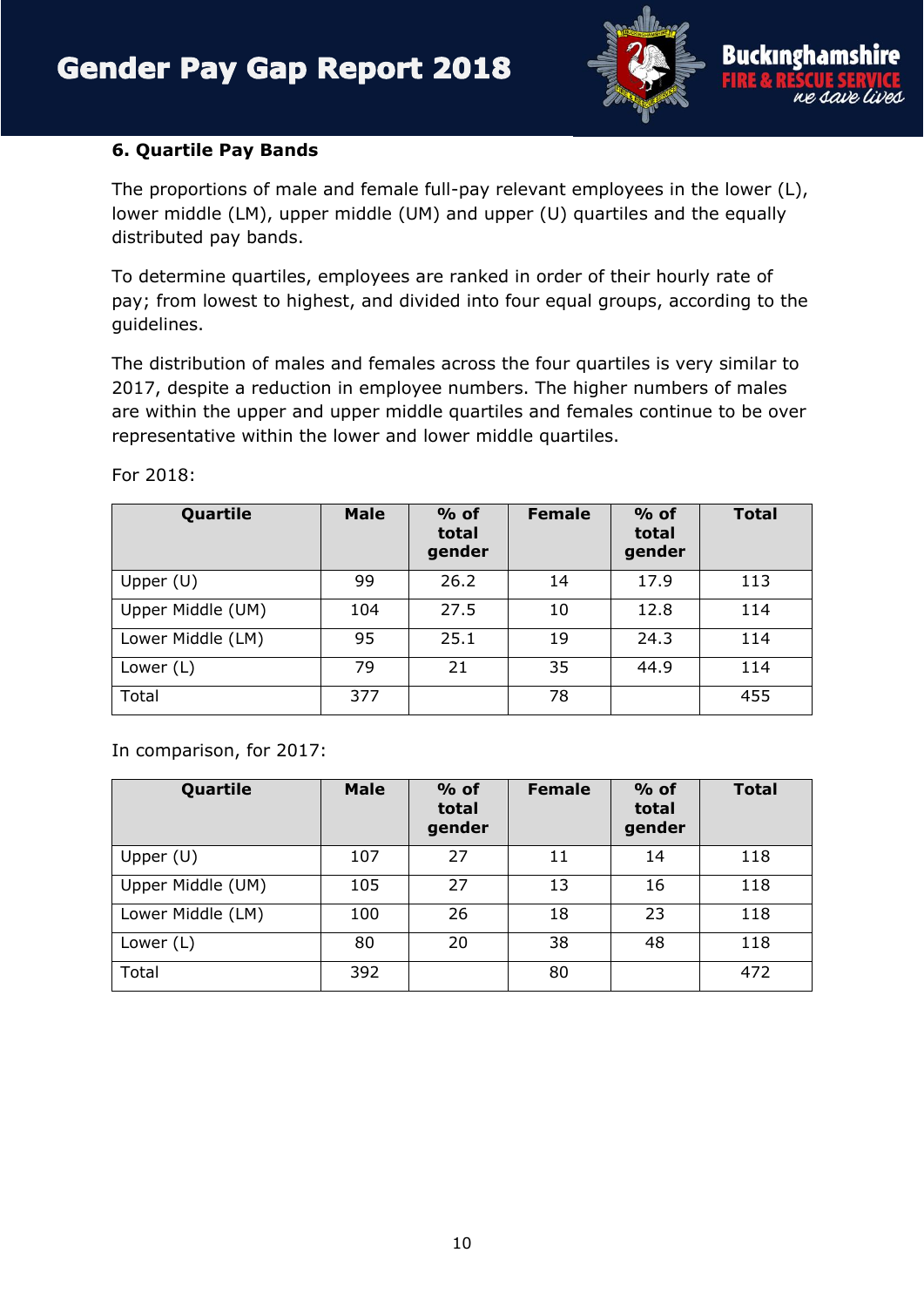

## **Action Plan, on-going initiatives and progress made**

Progress has been made against the action plan reported in the 2017 gender pay gap report; these remain a priority within the Service. Progress made against each initiative set out in the March 2018 report and further planned work for 2019 is detailed below.

The Service remains committed to eliminating the gender pay gap and includes action plans and progress made towards achieving this aim.

## **1. Develop the evidence base to determine where the Service can achieve the biggest improvements in closing the gender pay gap**

#### **Actioned and ongoing:**

- Workforce data is collated, reviewed and reported, which ensure the Service is focused and able to make decisions to improve results, the data details:
	- o The numbers of males and females within the organisation
	- o The numbers of males and females at each level of the organisation
	- o The proportion of males and females applying for roles and being recruited
	- o The proportion of males and females applying for assessment processes and being promoted
- Structured groups, such as the Equality, Diversity and Inclusion Group, are established and include managers, employees, trade union and staff representatives. These groups support and promote inclusion and engagement and increase dialogue about topical issues
- Continue to develop and improve monitoring systems to identify workforce protected characteristics, following the implementation of employee selfservice and the introduction of the HR Information System in 2017
- Annual reports to the Fire Authority include workforce profiling with community demographics
- Our aim is to continue to improve diversity data and utilisation of the data across all parts of the existing workforce. For example, at various stages of the employee lifecycle and during recruitment processes to see why females and BME's are de-selected from the process. This data will be used to inform decisions
- Commenced a focus group programme to determine whether there are any structural barriers to female promotion opportunities

#### **Action planned for 2019:**

 We will extend our evidence-gathering to include data on the following additional areas: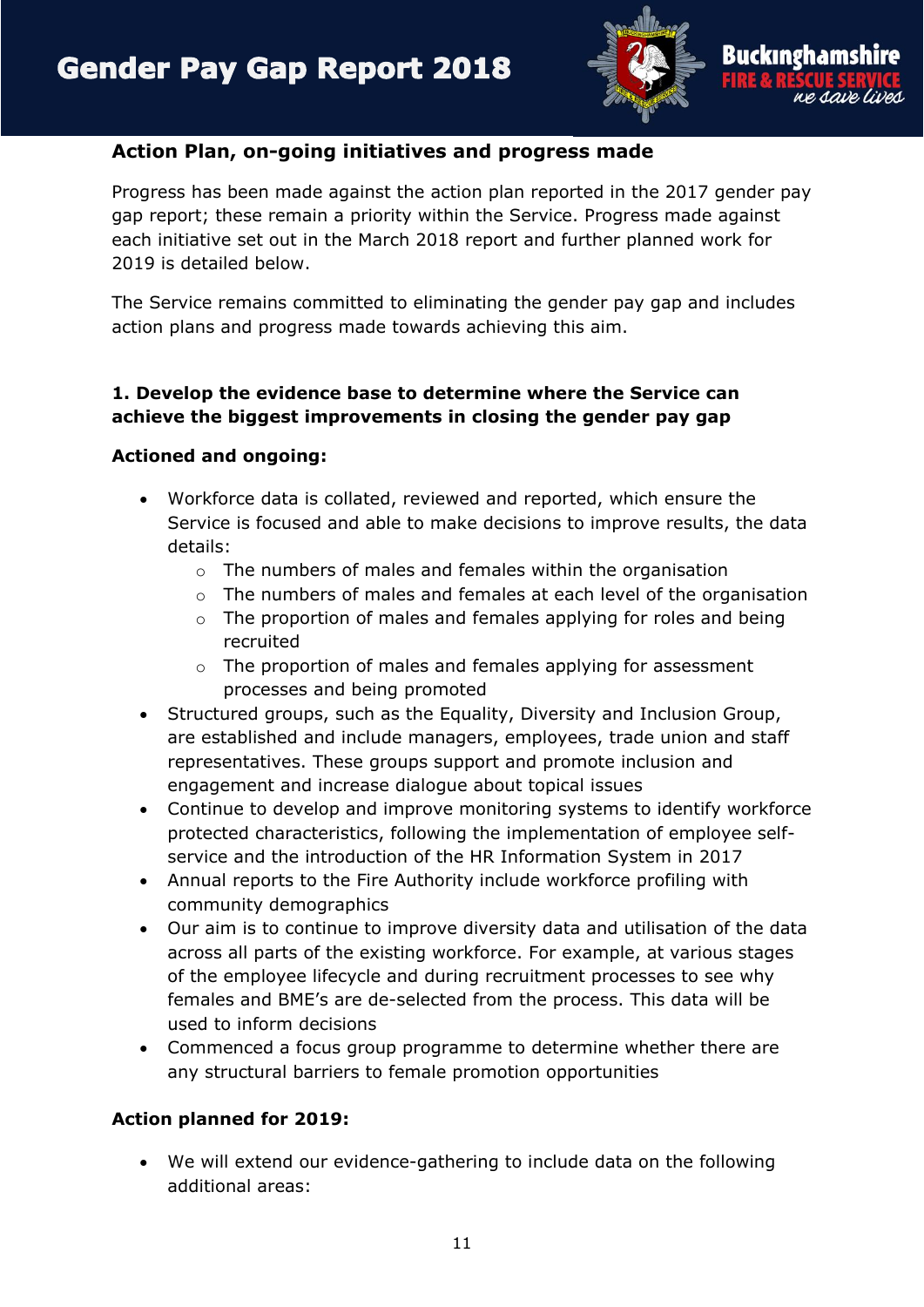

- $\circ$  The numbers of males and females within each area of the organisation
- o Analysis of fall-out rates during recruitment processes and exploration of alternate recruitment practices, which will include direct entry recruitment
- o The proportion of males and females leaving the organisation and the reasons for leaving
- $\circ$  Analysis on training spend broken down on males and females

## **2. Improve community engagement, offering role models to positively market a career in the Fire Service**

#### **Actioned and ongoing:**

- A female firefighter was seconded into a resourcing role to focus and support attraction of females into the Service. This positive engagement resulted in an increase on the number of successful female applicants into the Service
- Support to females who were unsuccessful during the selection process was provided, to prepare and encourage re-application
- Ongoing support to all applicants from Physical Training Instructors at their local station
- Continue to support the Networking Women in the Fire Service programme, hosted by the Fire Service College. In 2018 six places were funded and a waiting list created for 2019 applications

#### **Action planned 2019:**

 Working alongside our Blue Light Partners, increase positive engagement within the community, attending local and regional events

## **3. Continue with a review of the recruitment processes to attract a more diverse workforce**

- The Service endorsed the submission of a pledge and was the first Fire and Rescue Service to be accepted by the Apprenticeship Diversity Champions Network (ADCN) in February 2018
- Recruitment processes continue to be reviewed and any learns taken and form recruitment strategies
- Applicant sifting processes has information on protected characteristics removed to eliminate the possibility of unconscious bias
- Recruitment plan created with a particular priority to attract and retain a diverse workforce by encouraging and actively promoting employment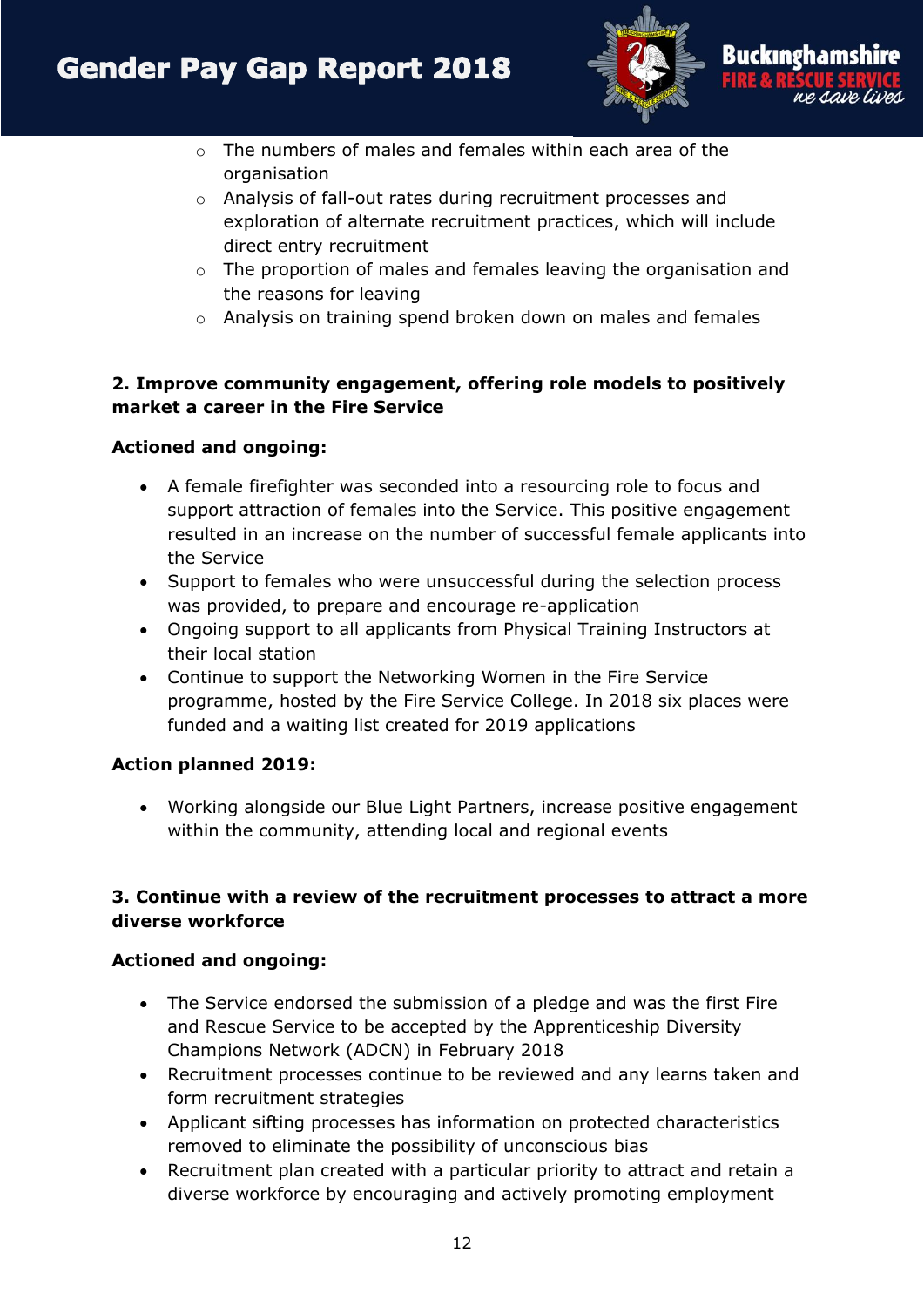

applications from all groups within the community and in particular, black and minority ethnic (BME) and females

- Apprentice recruitment structured approach to apprentice recruitment with the aim of attracting a diverse pool of applicants
- The Service hosted 'Have a go days' to encourage applicants and remove barriers to recruitment and the myths associated with the role. In addition, female specific 'Have a go days' were programmed to give females opportunities to attend and try out the strength and fitness tests in a 'safe environment', under close supervision and with guidance and advice from Instructors
- A three-month advertising campaign was commissioned, which targeted females into apprentice and on-call firefighter roles. Initial results indicated an increased number of female applicants
- A 'day in the life of a firefighter' advertising video has been created
- Attendance at career fairs by female firefighters to encourage more females into the Fire Service
- Unconscious bias training has been undertaken for the leadership group and Human Resources in order to improve self-awareness and an understanding of how experience shapes thought and personality
- A structured interview process is used in all recruitment and promotion activity. Structuring interviews so the same questions are asked to all candidates, in the same order, format and responses assessed using a standardised criteria in order to reduce unconscious bias in processes

#### **Action planned 2019:**

- The current recruitment and selection procedure is under review February 2019
- Unconscious bias training is scheduled for rolling out throughout the Service in 2019 and 2020 and will continue as part of the induction programme for new managers and all staff
- Target-specific advertising videos are being scoped and created

## **4. Review policies and procedures relating to flexible working**

- Policies and procedures support employees with responsibilities for both children and elderly parents with increased flexible working arrangements
- We actively encourage employees to consider using flexible working arrangements where appropriate
- We have developed a female support network and have a dedicated area on the intranet for topics more relevant to females
- The employee proposition is being reviewed continuously and a range of contracts used to support employees working more flexibly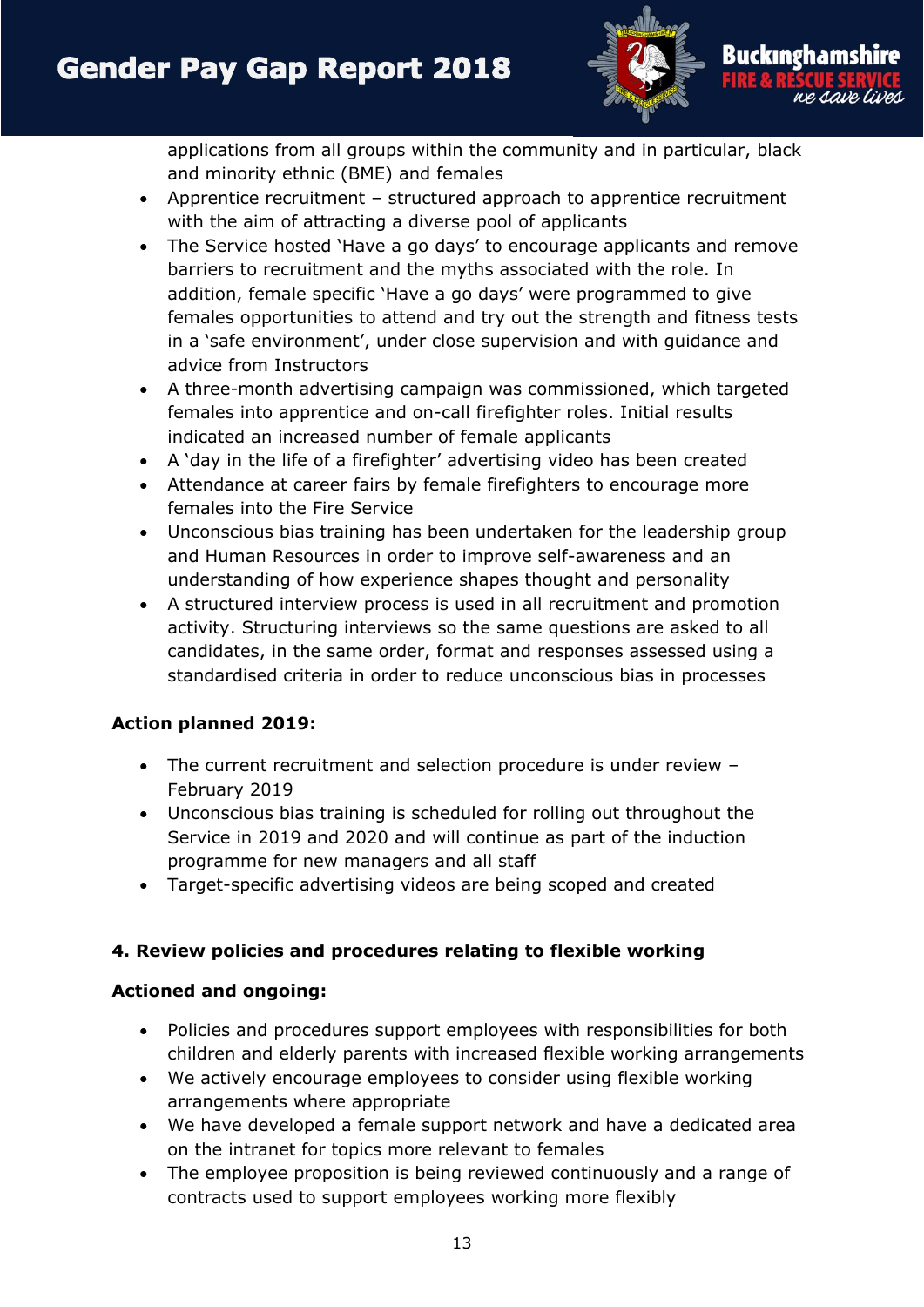

#### **Action planned 2019:**

 We are currently developing and updating a suite of procedures and guidance documents on flexible working. This is part of a national collaboration to produce a core template for all Fire and Rescue Services, with options for local adaptation to suit each Service's priorities

#### **5. Invest in developing mentoring programmes for all employees and, in particular, female employees to help them progress to the next level of their career**

#### **Actioned and ongoing:**

- A member of staff has been appointed to support first time/newly promoted managers through a thorough induction programme; running core management modules and individual coaching
- Coaching programme established and positively received and available to all employees
- Leadership training and opportunities for development, such as job shadowing and acting up/temporary promotion, so that individuals can experience the different roles in place

#### **Action planned 2019:**

- As part of the evaluation of the programme to support first time/newly promoted managers, we will explore introducing this at the talent identification stage to encourage and support those seeking promotion
- We will explore opportunities for new female employees to be mentored by longer-serving females
- A series of focus groups are planned to determine if there are any perceived barriers to female career progression. These will help shape the Service's Employee Development Policy and Procedures, which are being updated during 2019

#### **6. Create clear inclusive talent pipelines, aimed at achieving greater diversity at the senior levels in the organisation**

- We have launched a revised assessment and development process, which is inclusive of all employees. The outcomes have recently been evaluated and learns are being incorporated into the next process scheduled for April 2019
- Through employee engagement, active encouragement and support is provided to those seeking promotion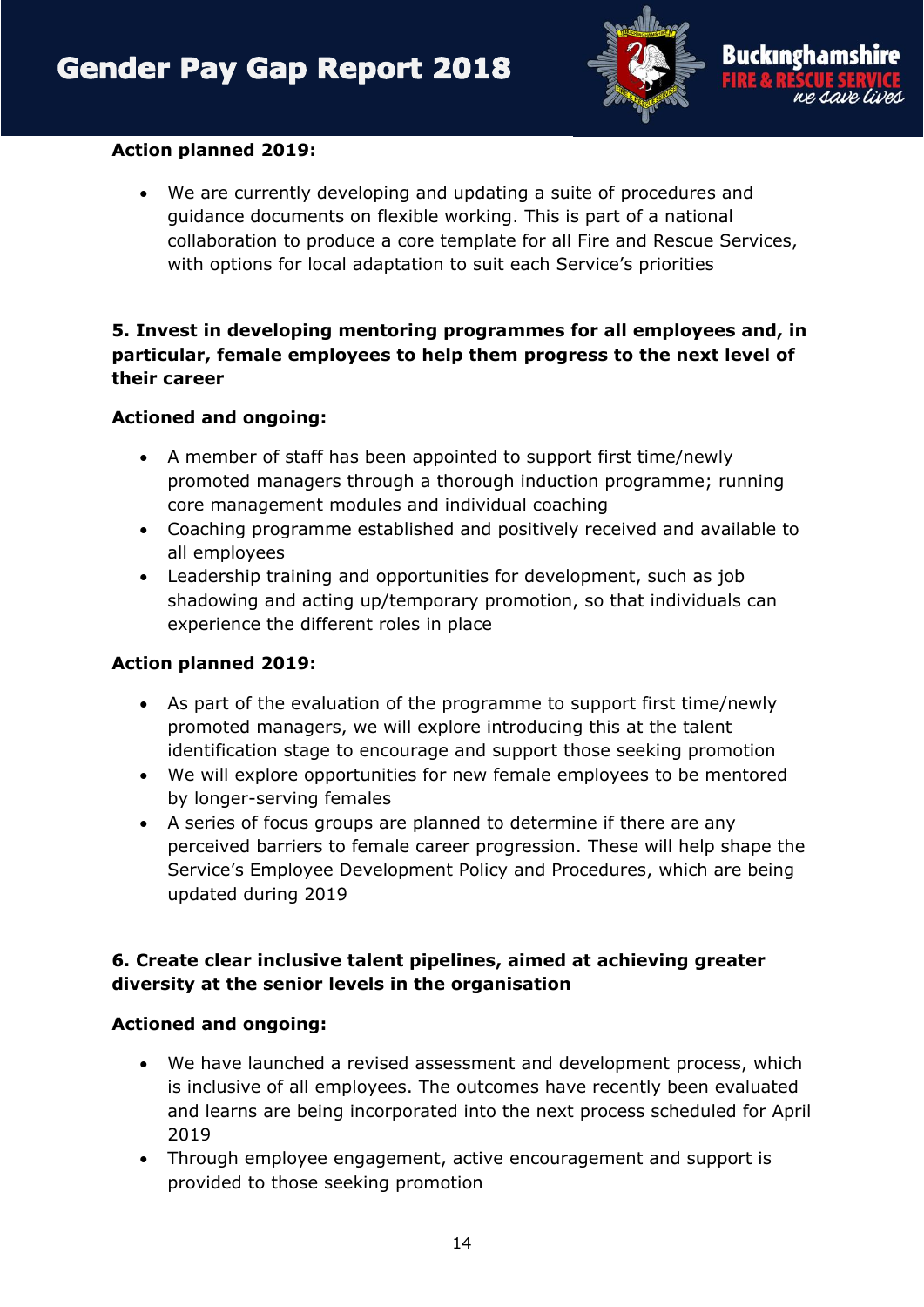

#### **Action planned 2019:**

- Senior and department managers undertake annual succession planning. This translate into an action plan and forms part of the annual training needs analysis (TNA). Mentoring, coaching and specific needs captured from the focus groups will be included on the 2019-20 TNA
- Review the talent management strategy and processes to ensure all employees have fair access to learning and development opportunities
- An assessment process to determine potential for middle and senior management roles and determine individual development needs is being developed to be piloted from April 2019

#### **7. Have development programmes in place to enable all employees to have the maximum opportunities to progress their career within the Service**

#### **Actioned and ongoing:**

- A strategic review was commissioned of our approach to employee development, ranging from individual personal development through to career development and succession planning. An 18-month action plan is approved and regular updates provided to the Business Transformation Board
- Pilot leadership management apprenticeship programme introduced for existing employees successful in the ALP and to aid retention, succession planning and support individual personal development needs
- Trialled group tutoring for technical operational examination and will roll out a full support programme during 2019
- Inclusive leadership workshops held for the Strategic Management Board which is to be rolled out throughout the Service in 2019 and 2020

#### **Action planned 2019:**

 The introduction of a revised leadership development programme focusing on core management modules and individual coaching. This modular and menu driven programme will include elements of the national leadership framework and local requirements

#### **8. A review of bonus payments and allowances to be carried out**

- An annual review of senior management remuneration and annual report on the employee bonus scheme is carried out by an independent expert
- The Executive Committee agreed on 7 February 2018 to review the methodology used to carry out the Senior Management Team's annual